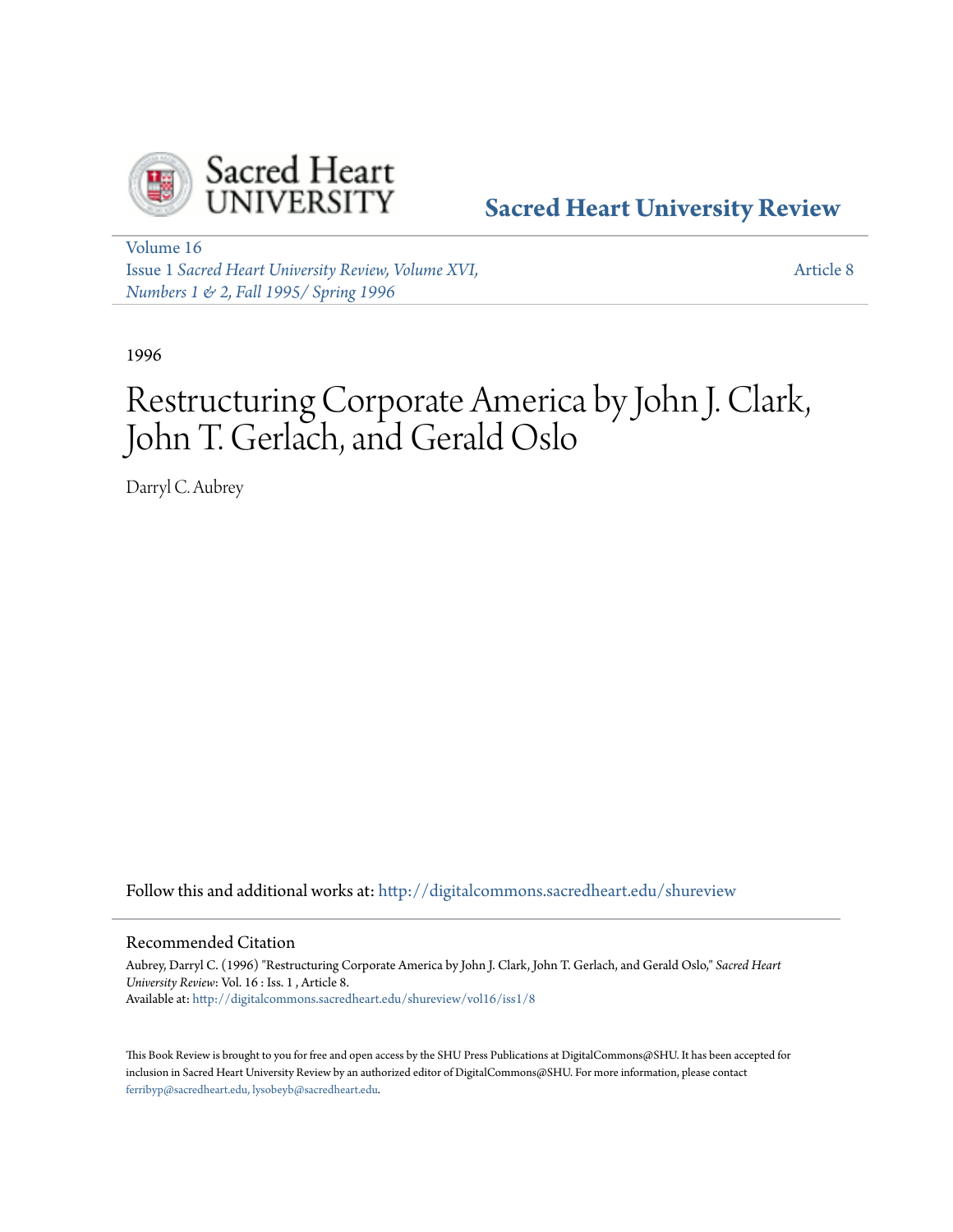John J. Clark, John T. Gerlach, and Gerald Oslo, Restructuring Corporate America. New York: The Dryden Press, 1996. 436 pp. \$65.00.

### by Darryl C. Aubrey

 One cannot read newspapers or news magazines without becoming aware of the rapid transformation of American businesses, generally described as ``restructuring.'' Much has been written about mergers and acquisitions, divestitures, downsizing, Total Quality Management, reengineering, globalization, and other forms of corporate change. But the popular press has not fully explored or explained the financial considerations of restructuring. What forces have brought these changes about and what forms have the changes assumed? These are the issues addressed in Restructuring Corporate America, by John Clark of Drexel University, Gerard Olson of Villanova University, and John Gerlach, currently the MBA Director at Sacred Heart University. This is a textbook, discussing in detail, with many case studies and concrete illustrations, such subjects as refinancing, management realignments, leveraged buyouts, employee stock ownership plans, and responses to bankruptcy. But more than a textbook, it is a well-researched and extensively documented comprehensive history of mergers, acquisitions, and financial restructuring in the United States.

 The first part of the book analyzes various types of restructuring. It is a rare business that can succeed by adhering to a single formula over time. The emergence of new technologies, demographic trends, new sources of natural resources, social attitudes, political alignments, and other exogenous factors force business firms to change over time or perish. These forces for change are not recent developments but have always been present. One contribution of this book is that it places restructuring into an historical perspective, and the authors show that in response to a variety of pressures and needs, mergers and acquisitions can take a number of forms. Horizontal combinations are mergers where the companies involved produce one or more of the same, or closely related, products in the same geographical markets. An example of this form of merger would be Foremost Dairy Products, which acquired 59 local dairy companies between 1948 and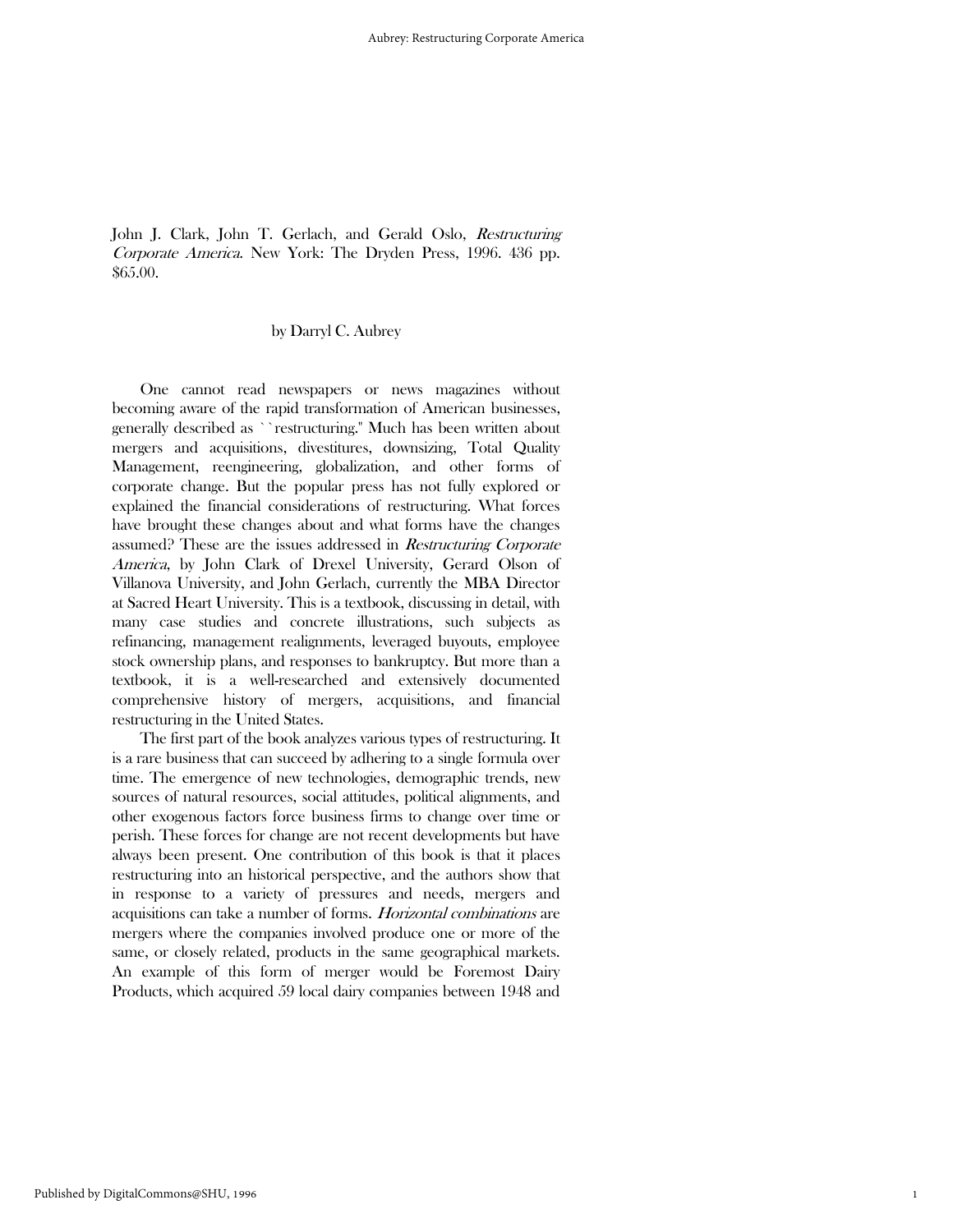1960. Similar combinations are now occurring in the banking industry. Vertical combinations are mergers where the two companies involved had a potential buyer-seller relationship prior to the merger. An example is U.S. Steel, which at its zenith, had extensive holdings in iron ore reserves, coal and coke properties, rail and water transportation companies, and natural gas facilities. Product extension combinations are where the companies involved are functionally related but do not compete directly with one another. An example would be a soap manufacturer acquiring a bleach manufacturer. Market extension combinations are where the companies involved manufacture the same products but sell them in different markets. An example would be a milk processor in Washington acquiring a milk processor in Chicago. This type of merger extends the market area covered by the acquiring firm. Pure conglomerate combinations are where the combining firms are unrelated. An example would be a shipbuilding firm acquiring an ice cream manufacturer. The first four forms are motivated by seeking business synergy while in the latter case the primary objective is diversification.

 Mergers are not recent innovations. The authors present statistics of merger activity for more than 100 years. Four waves of mergers since 1895 have been identified. The first wave, from 1895 to 1905, was driven by changes in incorporation laws of the states allowing a corporation to own stock in another, as individual states competed to attract corporations. The second wave, from 1922 to 1929, was driven by relaxation in the application of anti-trust laws coupled with the economic boom that preceded the stock market crash of 1929 and the great depression. The third wave, from 1950 to 1968, was also driven by changes in the legislative environment. In this case, legislation became more restrictive for horizontal and vertical extensions and companies engaged in unrelated combinations with diversification as the primary motivation. These combinations were mostly financed by the exchange of common stock and issuance of convertible securities. The fourth wave, which began in 1975, was financed by cash and cash equivalents and an increasing number of hostile takeover offers.

 As foreign trade has increased and businesses have become increasingly international, government policies and regional trade agreements to manage trade have affected restructuring, joint ventures, and international corporate alliances. For example, potential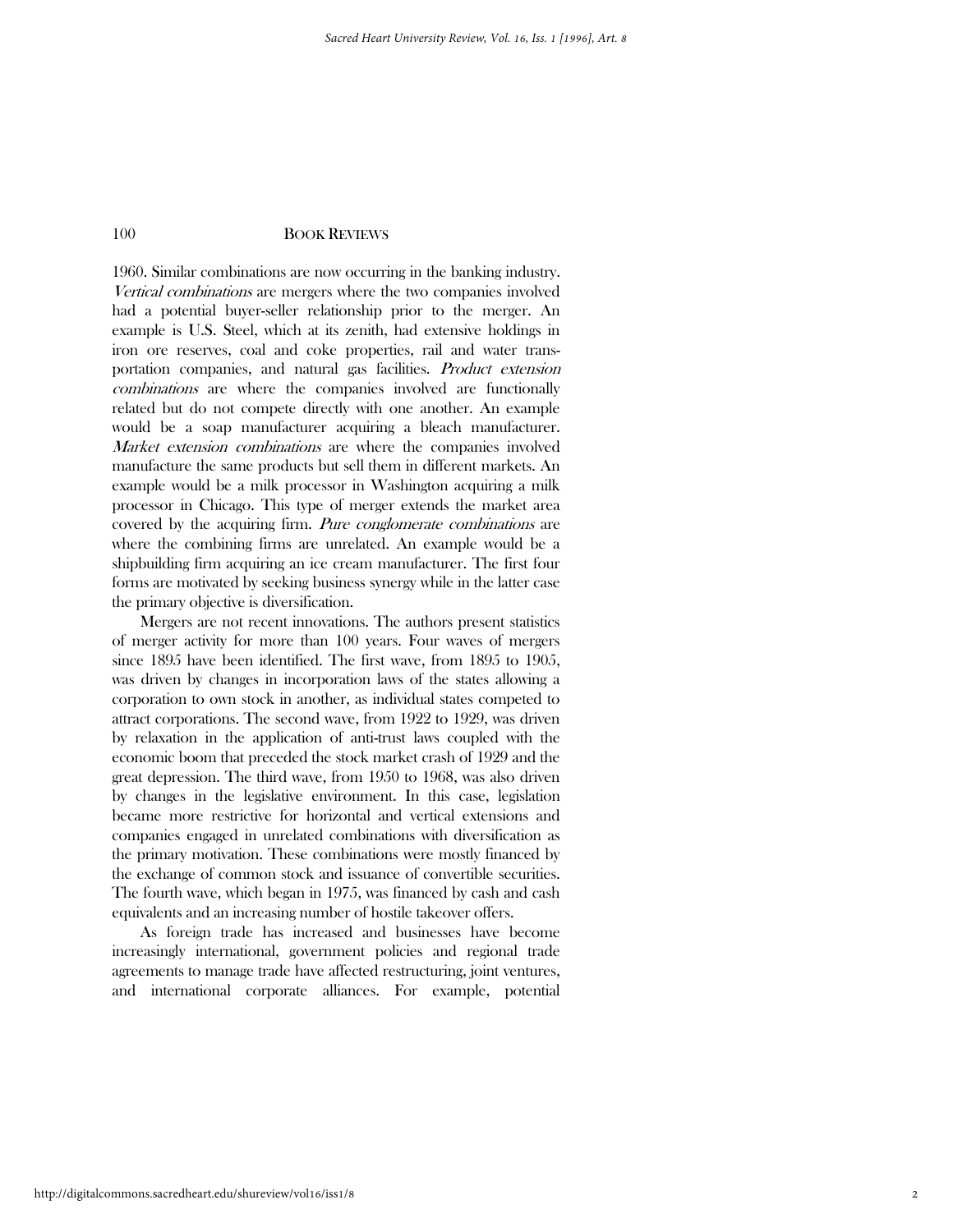government response to the success of Japanese auto manufacturers in the United States first resulted in voluntary trade restraints on the part of Japan which were soon followed by the establishment of Japanese manufacturing plants in the United States and joint ventures between U.S. and Japanese firms. By the end of 1990 Japanese companies were operating 13 plants in the United States in joint ventures with General Motors, Ford, and Chrysler.

 The authors next turn to a discussion of how restructuring not only involves changes in the organizational structure, but also concerns how the firm is financed, particularly the debt to equity ratio and the cost of capital. Finding the best (that is, the lowest cost) method of financing has the same effect on the firm's profitability as lowering manufacturing or other costs or increasing sales revenue. If everything else is equal, it will also increase the market value of the common stock and the value of the enterprise.

 The sale of securities as an initial public offering or IPO is a major financial restructuring decision taken by the owners of the enterprise. In return the owners now obligate themselves to manage the business, not for themselves alone, but now for the new owners — the stockholders. Privately owned companies seeking funds for growth and also seeking to reduce debt may undertake IPOs as well as leveraged buyouts and spin-offs. Spin-offs are divisions or subsidiaries for which the enterprise no longer see a strategic purpose ─ hence divestment. Investment bankers play a key role in bringing an IPO to the market. The investment banker may sell the securities on a ``best efforts'' basis or may guarantee the sale by agreeing to buy all of the securities for resale to the public. Research reveals that over the long term IPOs tend to increase the wealth of the company insiders and underwriters more than investors. There are notable exceptions however, such as Microsoft, where an initial investment of \$10,000 is now worth about \$800,000!

 A recent form of financial restructuring that exploded in the 1980s is the leveraged buyout or LBO. In 1988 alone there were some 300 LBOs with a value of about \$100 billion. The distinguishing characteristic of the LBO is the very high debt levels, as high as 95 percent. This also gave rise to the ``junk bond"  $-$  a high yield bond that is not fully supported by assets and not rated by the rating agencies. A new form of investment banker came into existence to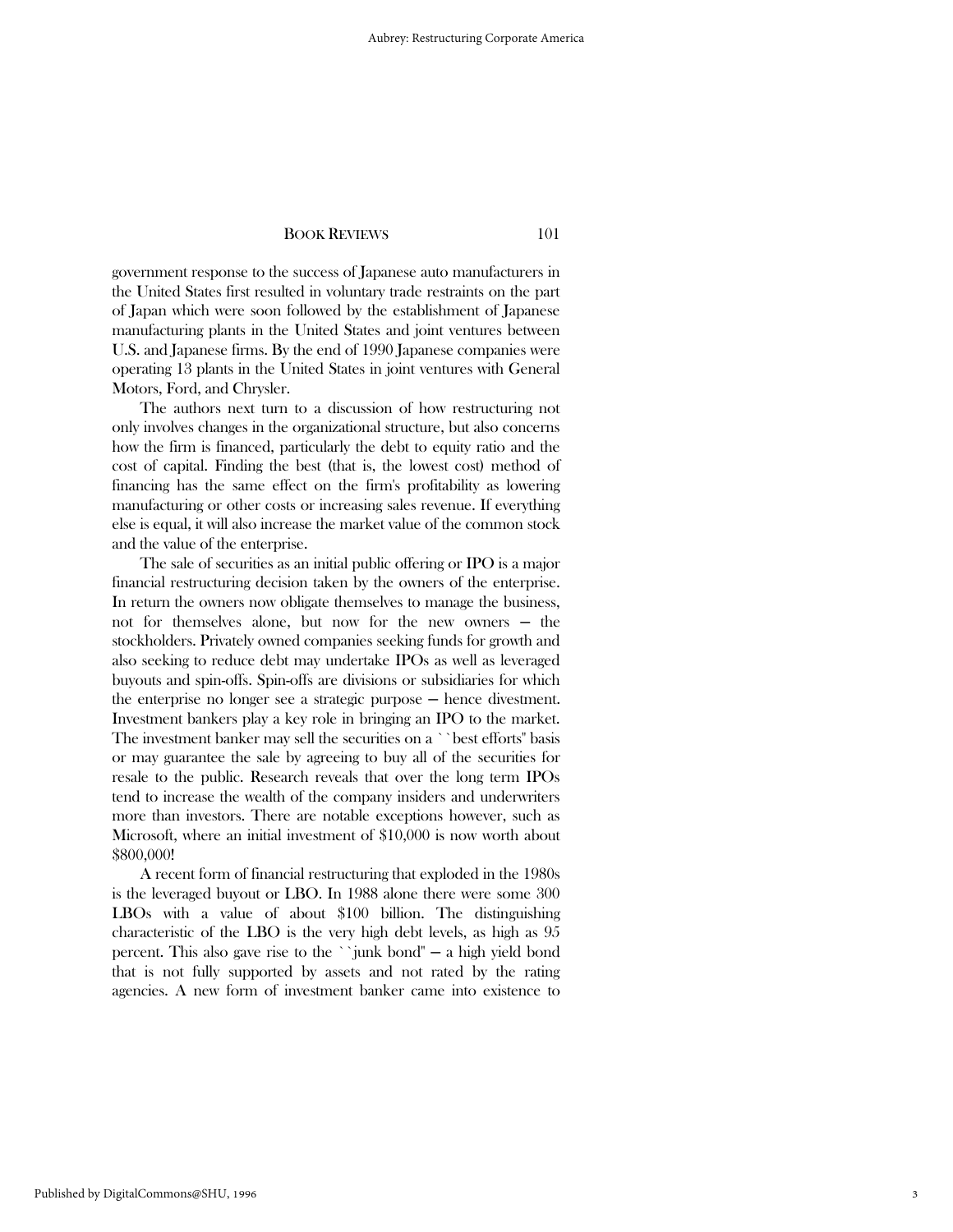serve this market and new forms of debt were created. LBOs were a favorite way of accomplishing spin-offs where management would buy the division or subsidiary though the issuance of junk bonds. Enthusiasm for this form of financial restructuring led to high prices and subsequent failures of a number of prominent companies. The text deals extensively with techniques to determine the value of an LBO.

 Another form of financial restructuring is the Employee Stock Ownership Plan or ESOP. A 1974 law created the ESOP as a way to encourage employee ownership of corporations. Corporations were given tax breaks for money contributed by the corporation to buy stock for its employees. Initially ESOPs were primarily fringe benefits for employees of large corporations which provided long term savings. Over time ESOPs came to be established as takeover defenses which are now being tested in the courts. Most financial observers believe that ESOPs are aligning the interests of workers and management and making our economy more competitive.

 The last form of financial restructuring discussed is brought about by companies in distress seeking an opportunity to reorganize through bankruptcy. This form of restructuring can be voluntary or brought about by court decisions. Companies may enter bankruptcy because of inability to pay bills or by the threat of massive awards against the company through lawsuits. There are two forms of bankruptcy: Chapter 7, dealing with liquidation, and Chapter 11, which allows the firm to reorganize. In both cases either the debtor or the creditors file a petition with the federal bankruptcy court. Reorganization under Chapter 11 allows the company to survive while a plan to satisfy creditors is developed. However the process is expensive, time consuming, and inefficient. Alternatives to bankruptcy for a distressed firm are acquisition by a ``white knight'' or bailout by special legislation, such as in the case of Chrysler.

 The second part of the text then turns to discuss issues of strategy and tactics, both offensive and defensive. The authors note that ``Acquisition to acquire control of assets — whether by merger, purchase, or lease ─ are capital projects and, therefore, have to meet the same financial criteria established by the firm for inclusion in the capital budget'' (p. 263). Once the merger prospects have been identified, the next step is to establish the boundary conditions or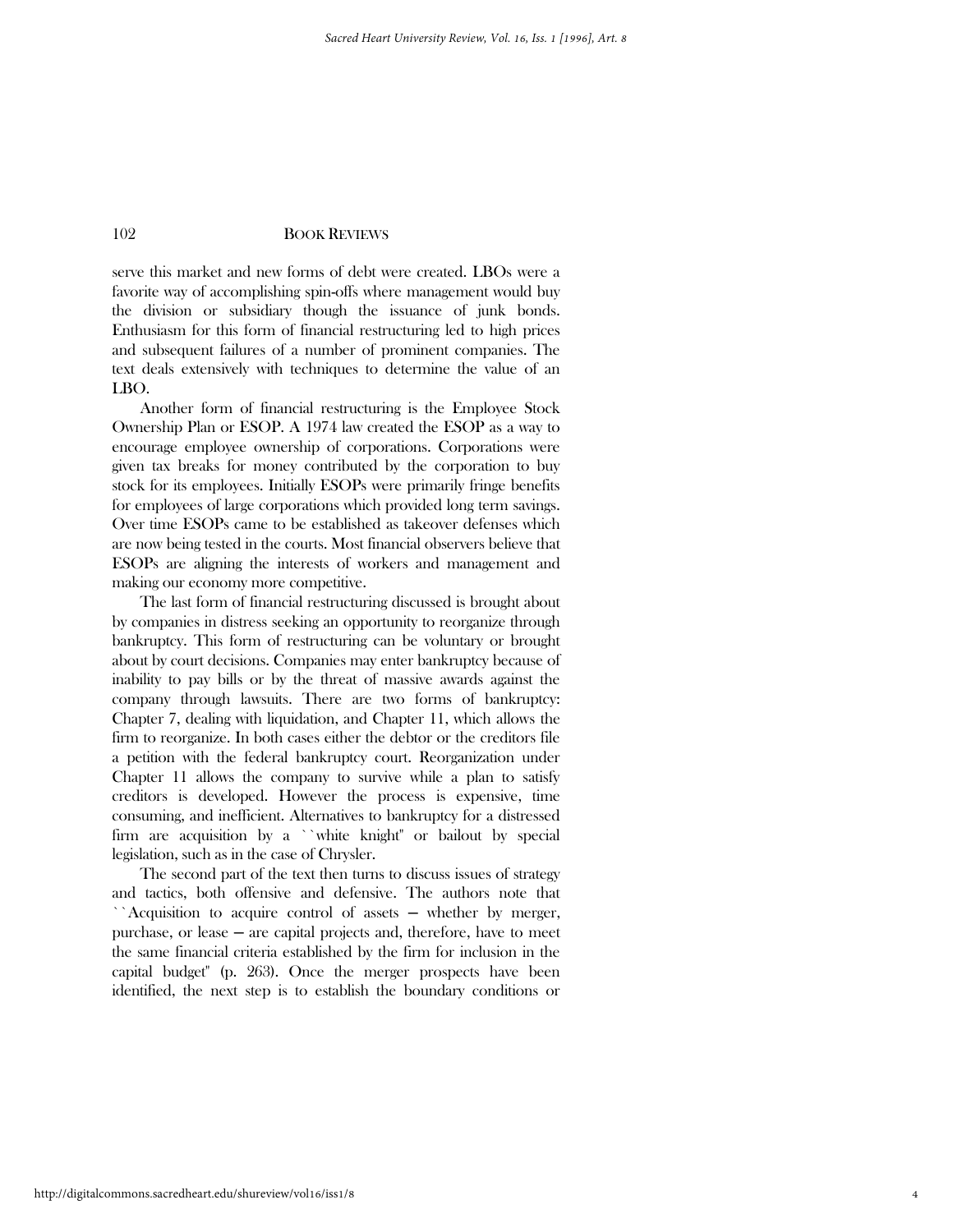bargaining area for the negotiation. In the case of a stock swap, this results in the maximum exchange ratio that would be acceptable to the acquiring firm's stockholders and the minimum ratio that would be acceptable to the stockholders of the firm to be acquired.

 The authors then turn to the issues of accounting and taxes, which affect the profitability and tax liabilities for the combined enterprise. Actions to minimize asset values on the books will reduce future costs. For example, if book values of assets to be acquired exceed market values, a ``purchase'' treatment allows the assets to be recorded at purchase values. Another example involves how to value goodwill. The text discusses and provides guidelines for these and other accounting decisions, including the closely related area of strategies to minimize the tax consequences of the merger. Tax liabilities are of central concern to the two firms and may affect the structure of the acquisition as well as the accounting choices. In a tax deferred acquisition, the seller incurs no tax liability at the time of the purchase, but only when he or she later sells the stock acquired in the swap. The IRS requires that the reorganization must have a valid business purpose, other than tax deferral, to qualify for tax deferral.

 The text then turns to an excellent review of current anti-trust law in the United States and the impact on corporate restructuring. United States anti-trust legislation is designed to prevent enterprises from achieving monopoly power by restricting activities that tend to diminish competition. Under these laws, mergers and acquisitions that pose a significant risk of reduction in competition can be challenged by the federal government. The guidelines used by the Department of Justice in deciding whether or not to challenge mergers are discussed. It would have been interesting if the authors had considered in more detail the argument that, in our global business world of today and tomorrow, competition should be measured on a global scale rather than a national scale.

 Overall, Restructuring Corporate America makes a strong addition to one's library of finance and business texts. It not only contains clear and comprehensive discussions of restructuring strategies, but also puts the subject in an historical context and contains summaries of relevant research in the area. It is not light bedtime reading, but well worth the time, especially in an age when restructuring is a major force in the global economy, ultimately